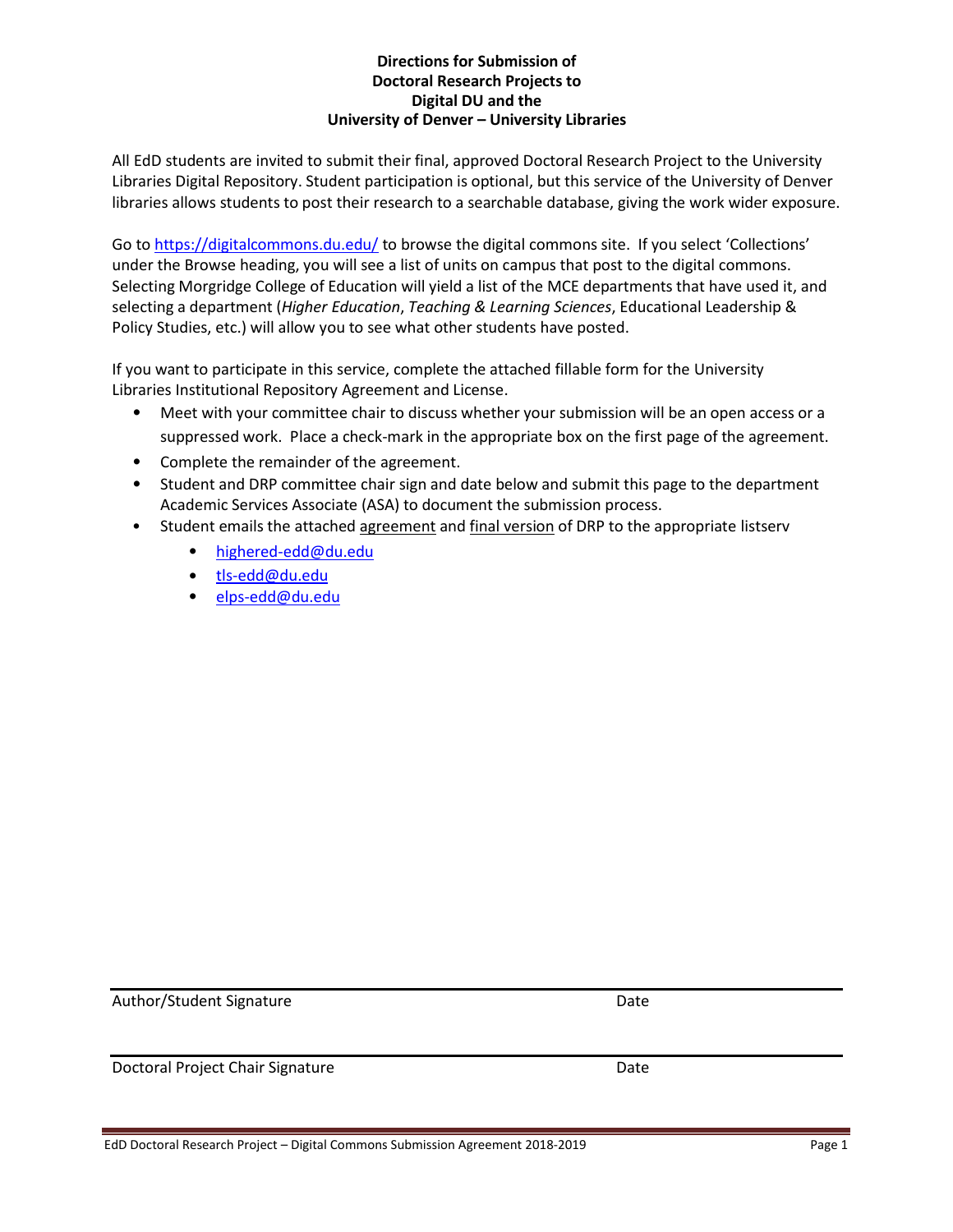### **Creative Commons License Type Definitions & Examples**

*Permissions granted on the left. License which allows those permission on right.*



Image by Shaddim; original CC license symbols by Creative Commons https://creativecommons.org/

about/downloads/https://creativecommons.org/ policies/Original CC license icons licensed under CC BY 4.0, CC BY 4.0,

https://commons.wikimedia.org/w/ index.php?curid=47247325

CC-BY: User may download, remix, or share the paper and derivatives anywhere so long as they give the author credit for the original work. (All licenses require proper attribution.)

CC-BY-SA: Allows download, remix, and sharing, but any derivative made from the paper must be shared openly under this same license. (For instance, if someone turned the paper into a documentary film, the documentary would also have to be open access with a CC-BY-SA license.)

CC-BY-ND: The work may be downloaded and shared anywhere, but no derivatives can be made. (No one would be allowed to turn the paper into a documentary film. This does not affect scholarly citation or quotes.)

CC-BY-NC: Allows download, remixing, and sharing of the work provided that the work and any derivatives are not used for a commercial purpose. (Someone could make a documentary from the paper, but could not sell that documentary or charge for access to the platform on which it was hosted.)

CC-BY-NC-SA: Allows download, remixing, and sharing, provided the work and any derivatives are not used commercially AND derivatives must be shared under this same license. (Someone can make a documentary from the paper, but cannot make money from it AND must release it with a CC-BY-NC-SA license.)

CC-BY-NC-ND: Allows download and sharing only. No derivatives can be made from the paper and it cannot be used in any commercial effort. (No one can make a documentary from it. They also cannot download, then share the paper on a pay-foraccess site.)

EDUCATIONAL LEADERSHIP AND POLICY STUDIES PROGRAM HANDBOOK 2018-2019 Page 2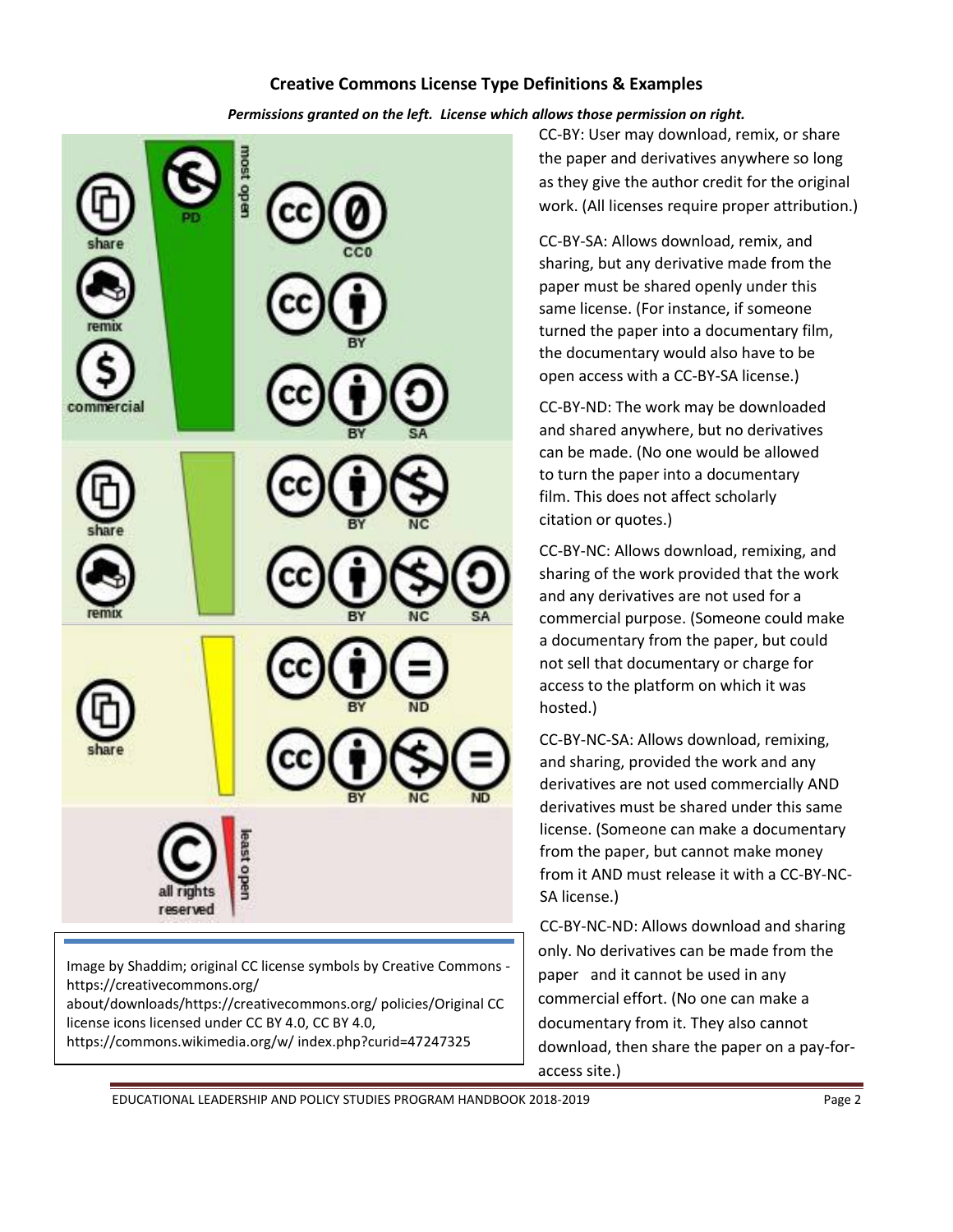I hereby grant to the University of Denver's University Libraries a non-exclusive, worldwide, perpetual, and royalty-free license to reproduce, migrate, and distribute via the University's institutional repository in any current or future form:

*(Choose only one option)*

| 1) | Deposit Open Access                                                                                                                                                                     |  |  |  |  |
|----|-----------------------------------------------------------------------------------------------------------------------------------------------------------------------------------------|--|--|--|--|
|    | The content and descriptive information (metadata) included in this submission ("the                                                                                                    |  |  |  |  |
|    | work").                                                                                                                                                                                 |  |  |  |  |
|    | - I agree to submit the work under the Creative Commons Attribution license selected<br>below. Information on license types may be found at http://creativecommons.org/licenses.        |  |  |  |  |
|    | CC BY-SA (Attribution, Share-Alike)<br>CC BY (Attribution)                                                                                                                              |  |  |  |  |
|    | CC BY-NC(Attribution, Non-Commercial)<br>CC BY-ND (Attribution, No Derivatives)                                                                                                         |  |  |  |  |
|    | CC BY-NC-SA (Attribution, Non-Commercial, Share-Alike)                                                                                                                                  |  |  |  |  |
|    | CC BY-NC-ND (Attribution, Non-Commercial, No Derivatives)                                                                                                                               |  |  |  |  |
|    |                                                                                                                                                                                         |  |  |  |  |
|    | - I represent and warrant to the University that I have the legal right to deposit the work,<br>either because (a) I own the copyright, (b) I am authorized by the copyright holders to |  |  |  |  |
|    | deposit the work, or (c) the work is in the public domain.                                                                                                                              |  |  |  |  |
|    | I opt to embargo the work for the selected period before providing open access:                                                                                                         |  |  |  |  |
|    | 6 Months<br>1 Year<br>2 Years<br>3 Years                                                                                                                                                |  |  |  |  |
|    | Other:                                                                                                                                                                                  |  |  |  |  |
|    |                                                                                                                                                                                         |  |  |  |  |
| 2) | Deposit Descriptive Record Only                                                                                                                                                         |  |  |  |  |
|    | The descriptive information (metadata) included in this submission.                                                                                                                     |  |  |  |  |
|    | - The work contains proprietary/confidential information which should never be made                                                                                                     |  |  |  |  |
|    | public or I do not have the rights to submit the work for distribution. I agree to submit the                                                                                           |  |  |  |  |
|    | descriptive information (metadata), including citation and abstract.                                                                                                                    |  |  |  |  |
|    | The full work is included with this submission for the purposes of preservation, but will<br>not be accessible without my permission.                                                   |  |  |  |  |
|    |                                                                                                                                                                                         |  |  |  |  |

This license does not represent a transfer of copyright to the University. The copyright holder(s) of the submitted work, as well as those of any third-party content contained therein, retain all copyrights including the right to publish and/or deposit the work elsewhere.

I agree that the University, for the purposes of preservation, may migrate the work to any medium or format, may make multiple copies of the work, and may distribute said copies as needed to support the goals of the institutional repository.

I certify that any copyrighted content owned by third parties is clearly identified and acknowledged, and that any such content is used either by written permission or within the scope of the fair use provisions specified by law (Title 17, §107 U.S.C.).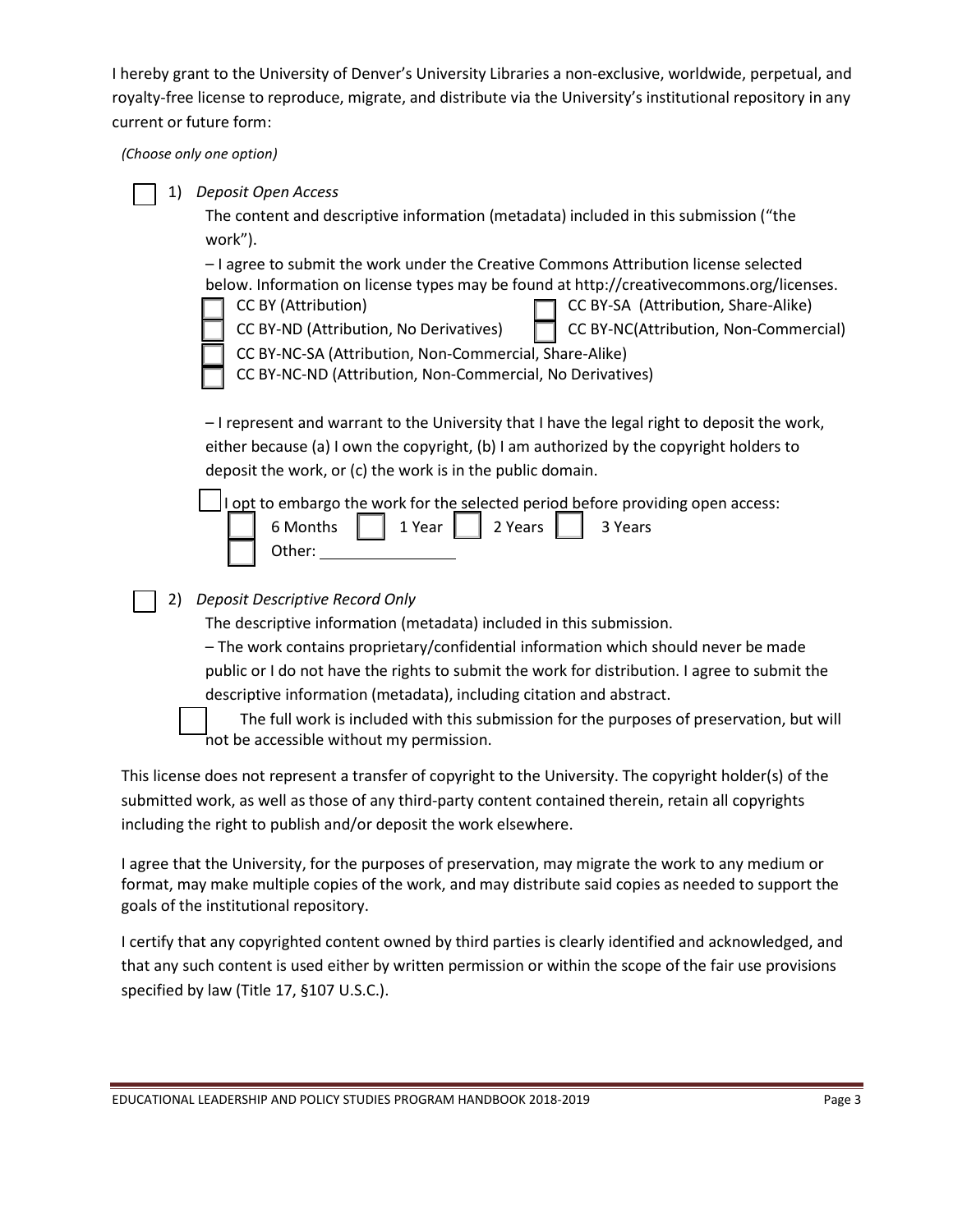# **EdD Doctoral Research Project Submission Form**

| Advisor:                                      |                            |  |  |  |  |  |  |
|-----------------------------------------------|----------------------------|--|--|--|--|--|--|
| First Name:                                   | Middle Initial: Last Name: |  |  |  |  |  |  |
|                                               |                            |  |  |  |  |  |  |
| <b>Committee Members:</b>                     |                            |  |  |  |  |  |  |
| First Name:                                   | Middle Initial: Last Name: |  |  |  |  |  |  |
|                                               |                            |  |  |  |  |  |  |
| First Name:                                   | Middle Initial: Last Name: |  |  |  |  |  |  |
|                                               |                            |  |  |  |  |  |  |
| Title of work(s) submitted to the repository: |                            |  |  |  |  |  |  |
|                                               |                            |  |  |  |  |  |  |
| Keywords:                                     |                            |  |  |  |  |  |  |
|                                               |                            |  |  |  |  |  |  |

Abstract: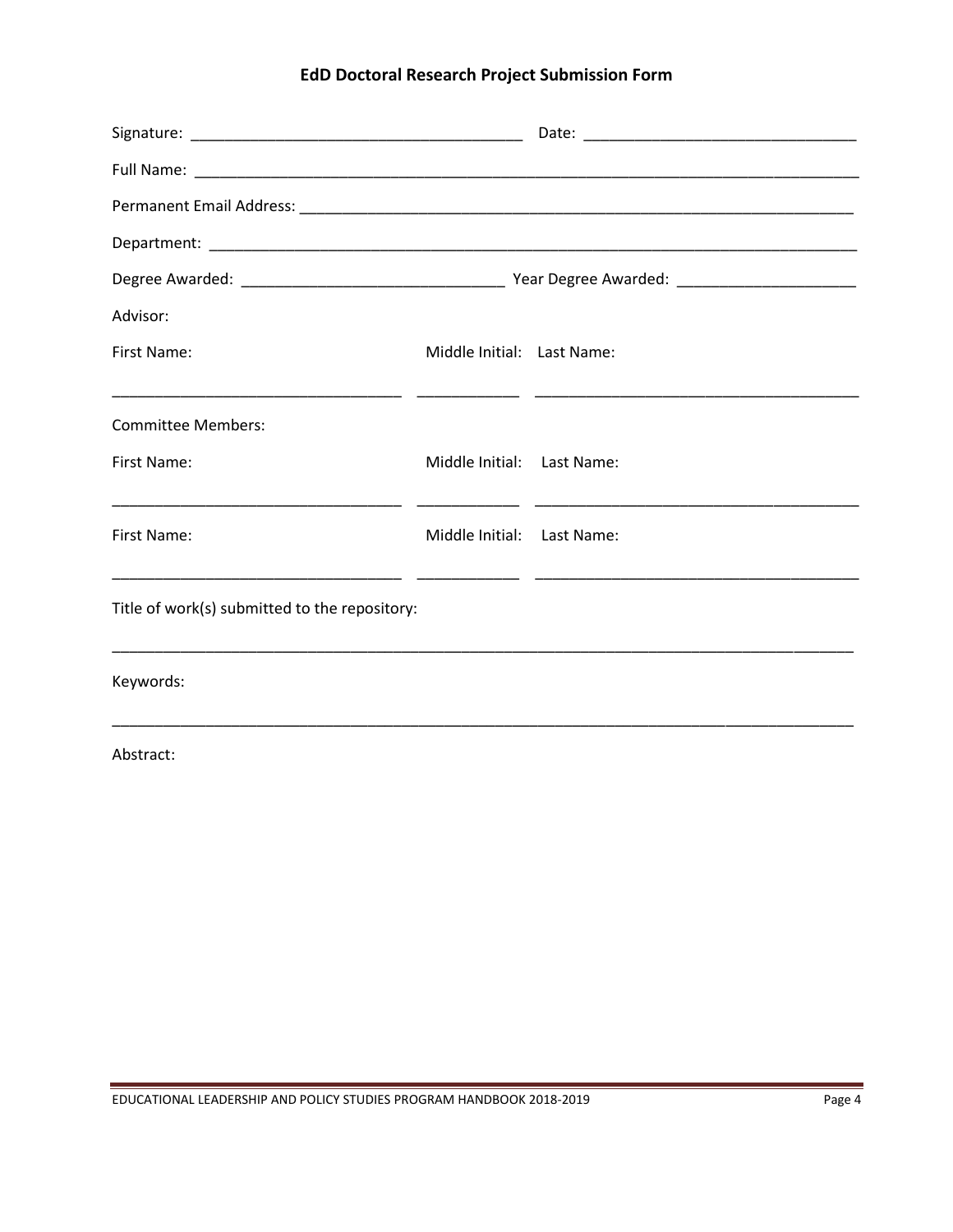## **Contact Information (\*Required)**

First Name\*:

Middle Name:

Last Name\*:

Country of Citizenship\*:

Institution: University of Denver

Permanent Email Address\*: *Enter permanent email address, not institution email address.*

|                                  | Country Code Area Code | Phone | Extension |
|----------------------------------|------------------------|-------|-----------|
| Phone Number:                    |                        |       |           |
| Fax Number:                      |                        |       |           |
| <b>Current Address Country*:</b> |                        |       |           |
| Street Address*:                 |                        |       |           |
| Street Address Line 2:           |                        |       |           |
| <b>Street Address Line 3:</b>    |                        |       |           |
| $City*$ :                        |                        |       |           |
| State/Province*:                 |                        |       |           |
| Zip/Postal Code*:                |                        |       |           |
|                                  |                        |       |           |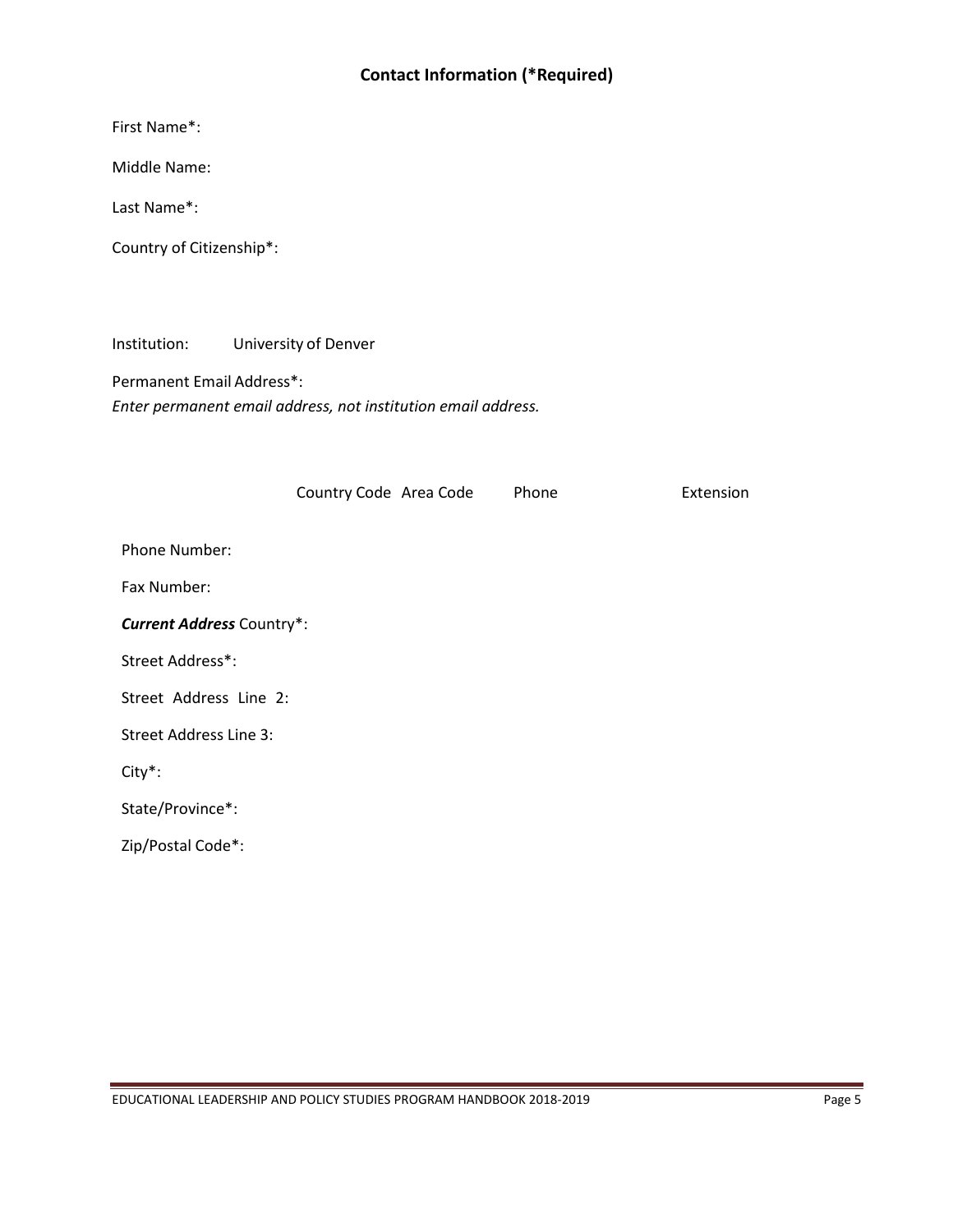## **Future Mailing Address**

Use Current Address: Future address is same as current address

Date Effective:

*MM/DD/YYYY*

Country\*:

Street Address\*:

Street Address Line 2\*:

Street Address Line 3\*:

City\*:

State/Province\*:

Zip/Postal Code\*: